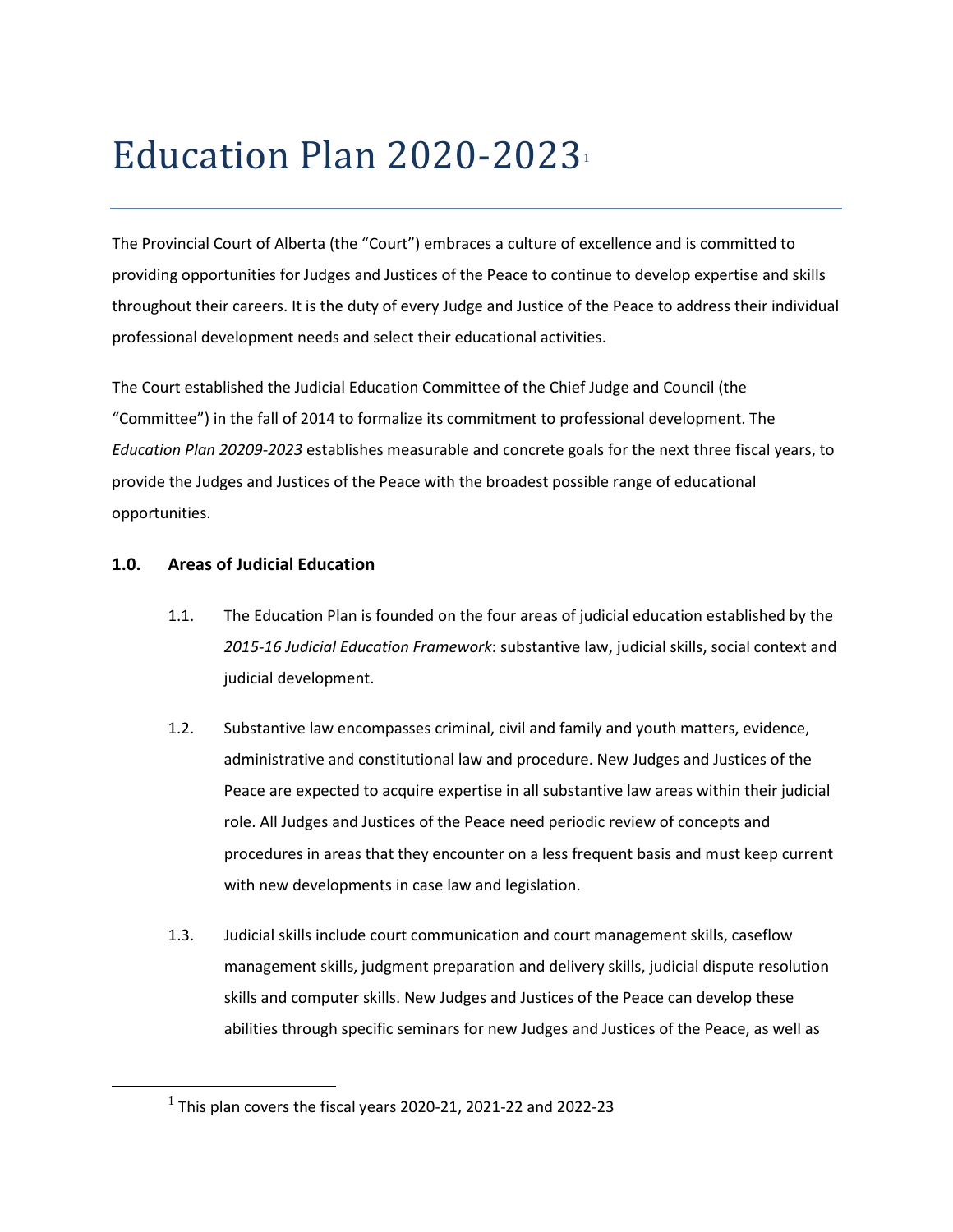through shadowing and mentoring opportunities. Judges and Justices of the Peace in their mid and late careers benefit from reviewing and rethinking their judging craft and are encouraged to assume the role of educators for less experienced Judges and Justices of the Peace. All Judges and Justices of the Peace may need computer training as new programs and devices are introduced in the Court.

- 1.4. Social context education enhances the understanding by Judges and Justices of the Peace of the parties appearing before the Court. It includes issues such as, cultural and ethnic backgrounds, including unconscious bias, indigenous history, teachings and impact of cultural challenges; mental health challenges; self-represented litigants; the special needs of children and families; and addictions. Continuous new knowledge and evolution of thought in these social fields determines the need for regular updates, and the opportunity to discuss issues amongst peers can lead to useful strategies to apply in court.
- 1.5. Judicial development encompasses education, personal wellness, and a solid grounding in expected judicial conduct and ethics. It includes education for Judges and Justices of the Peace interested in, or recently assuming administrative positions within the Court, as well as education for Judges and Justices of the Peace interested in becoming mentors or educators. It also includes matters such as time and stress management, mental wellness, avoidance of or treatment for post-traumatic stress syndrome, and retirement planning issues. Among other matters, judicial conduct and ethics encompass the topics of diligence, conflicts of interest, bias, courtroom demeanor, and impartiality. Experience has shown that relevant educational programs and resources can motivate Judges and Justices of the Peace to discuss and clarify personal and courtroom ethical dilemmas as well as conduct and ethical issues arising as a result of current trends such as social media, judicial resolution, and interaction with selfrepresented litigants.

#### **2.0. Education for Judges and Justices of the Peace**

2.1. Subject to the French Judges leave policy, the New Judges Education Plan and the New Justices Education Plan, the education leave provided for full time Judges and full time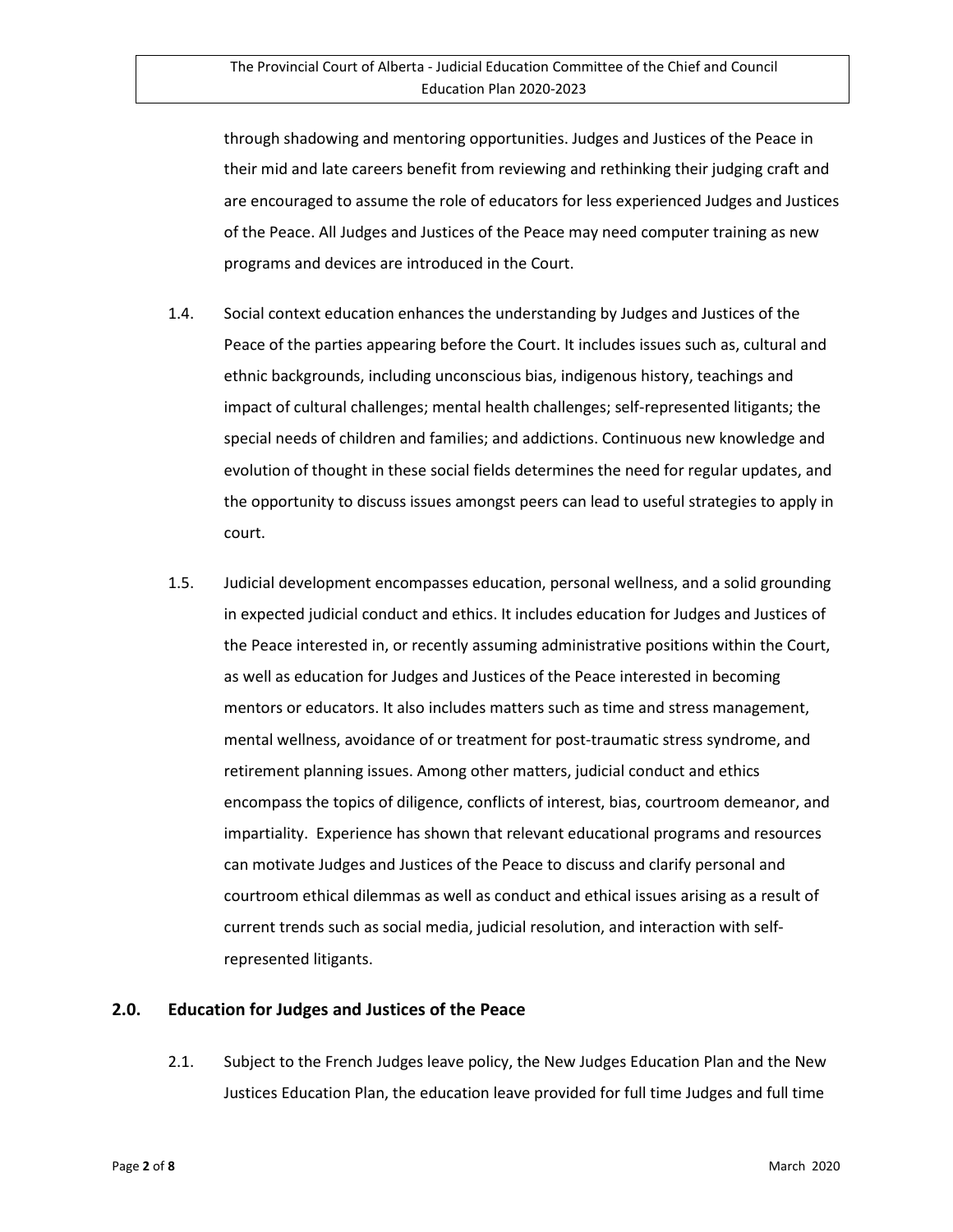Justices of the Peace is ten days per calendar year, plus necessary travel time. Judges and Justices of the Peace are expected to use four of these days to attend the conferences organized by the Alberta Provincial Judges' Association ("APJA") and the Society of the Justices of the Peace in Alberta ("SJPA"), and are encouraged to identify and attend other educational programs of interest throughout the year using the remaining six days of educational leave. Part-time Judges, Supernumerary Judges, parttime Justices of the Peace and ad hoc Justices of the Peace are encouraged to attend the APJA and SJPA Conferences. Educational leave is subject to the approval and discretion of the Assistant Chief Judges and Administrative Justices of the Peace.

- 2.2. Occasionally, the Office of the Chief Judge will organize programs whose attendance does not require the use of Educational Leave.
- 2.3. The Office of the Chief Judge funds some of the educational programs available to the Judges and Justices of the Peace. The APJA/SJPA conferences are partially financed through government grants to the Associations. For other educational costs, Judges and Justices of the Peace can use the Professional Development Allowance up to the allowed amount and in accordance with the *Provincial Court Judges and Masters in Chambers Compensation Regulation* (Alta Reg 176/1998), the *Justice of the Peace Regulation* (Alta Reg 6/1999) and the guidelines administered through the Office of the Chief Judge.
- 2.4. Judges and Justices of the Peace should create learning goals, select appropriate programs, book time and obtain approval for these programs on an annual basis. Learning goals may include taking the roles of educators or presenters in internal and external law conferences and relevant public forums on the law and justice. New Judges and Justices of the Peace need to establish five year individual education plans.
- 2.5. The *New Judges Education Plan* sets the framework for the education of new Judges during their first five years on the bench. New Judges are encouraged to participate in as many education initiatives as possible.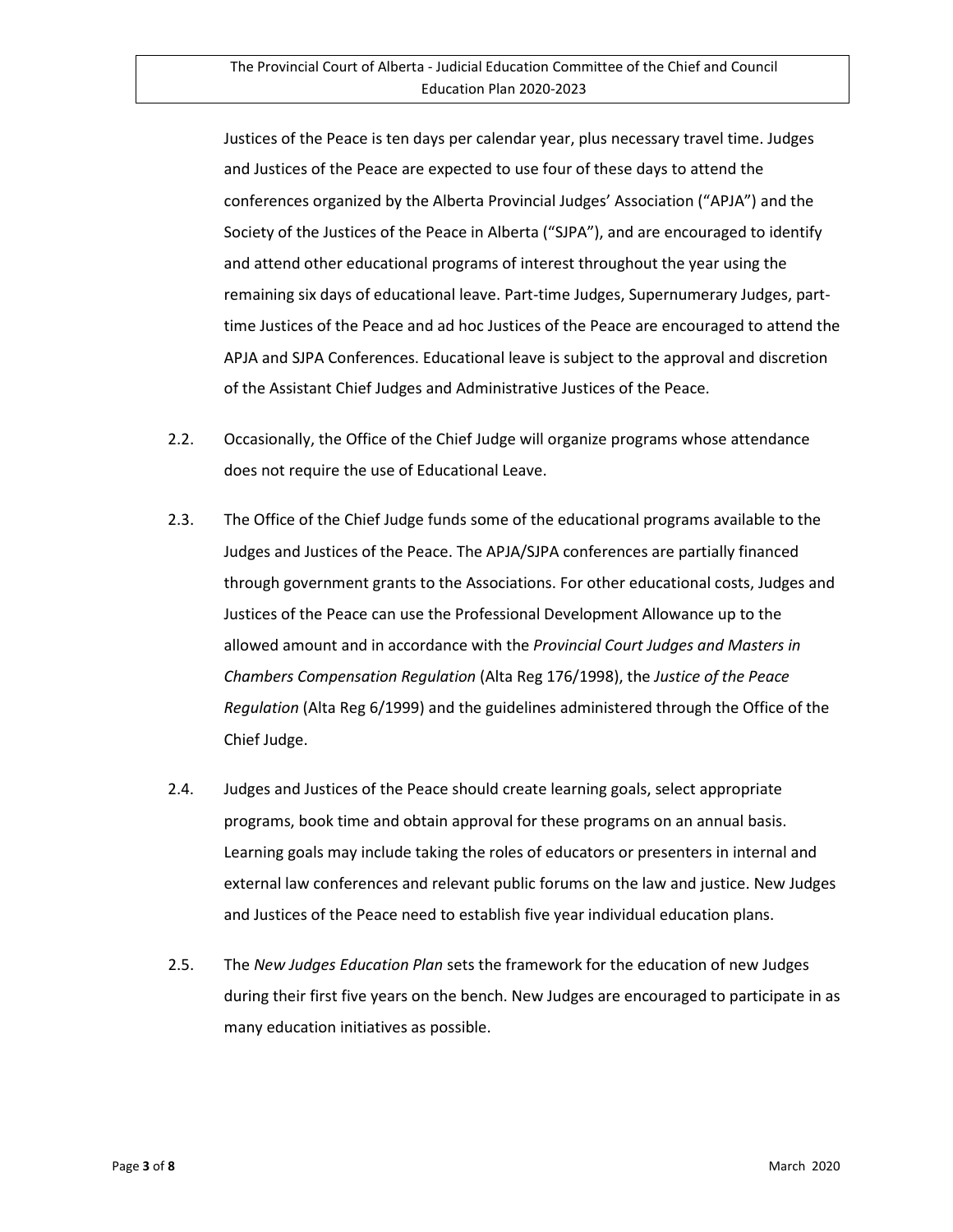2.6. The *New Justices of the Peace Education Plan* sets the framework for the education of new Justices of the Peace during their first five years on the bench. New Justices of the Peace are encouraged to participate in as many education initiatives as possible.

#### **3.0. Guiding principles for 2020-2023**

- 3.1. The Education committee and the Education Manager will:
	- 3.1.1. Work with the APJA and the SJPA to complement the educational initiatives organized by the Associations.
	- 3.1.2. Continue to develop relationships and collaboration with the NJI and other courts in educational initiatives.
	- 3.1.3. Maximize financial and educational benefits to Judges and Justices of the Peace by organizing activities in Alberta whenever possible.
	- 3.1.4. Present educational programs in a variety of formats and structures to address different learning styles.
	- 3.1.5. Promote online learning activities when appropriate.
	- 3.1.6. Focus on reaching Judges all throughout Alberta.
	- 3.1.7. Focus on education for Justices of the Peace.
	- 3.1.8. Encourage Judges to sit in locations and divisions other than their own, to promote homogeneity and exchange of ideas in the Court.
	- 3.1.9. As much as possible, encourage Judges and Justices of the Peace to participate as faculty when organizing educational activities. Consider external experts only when appropriate to supplement the Court's view or to get a more scholarly perspective on a topic.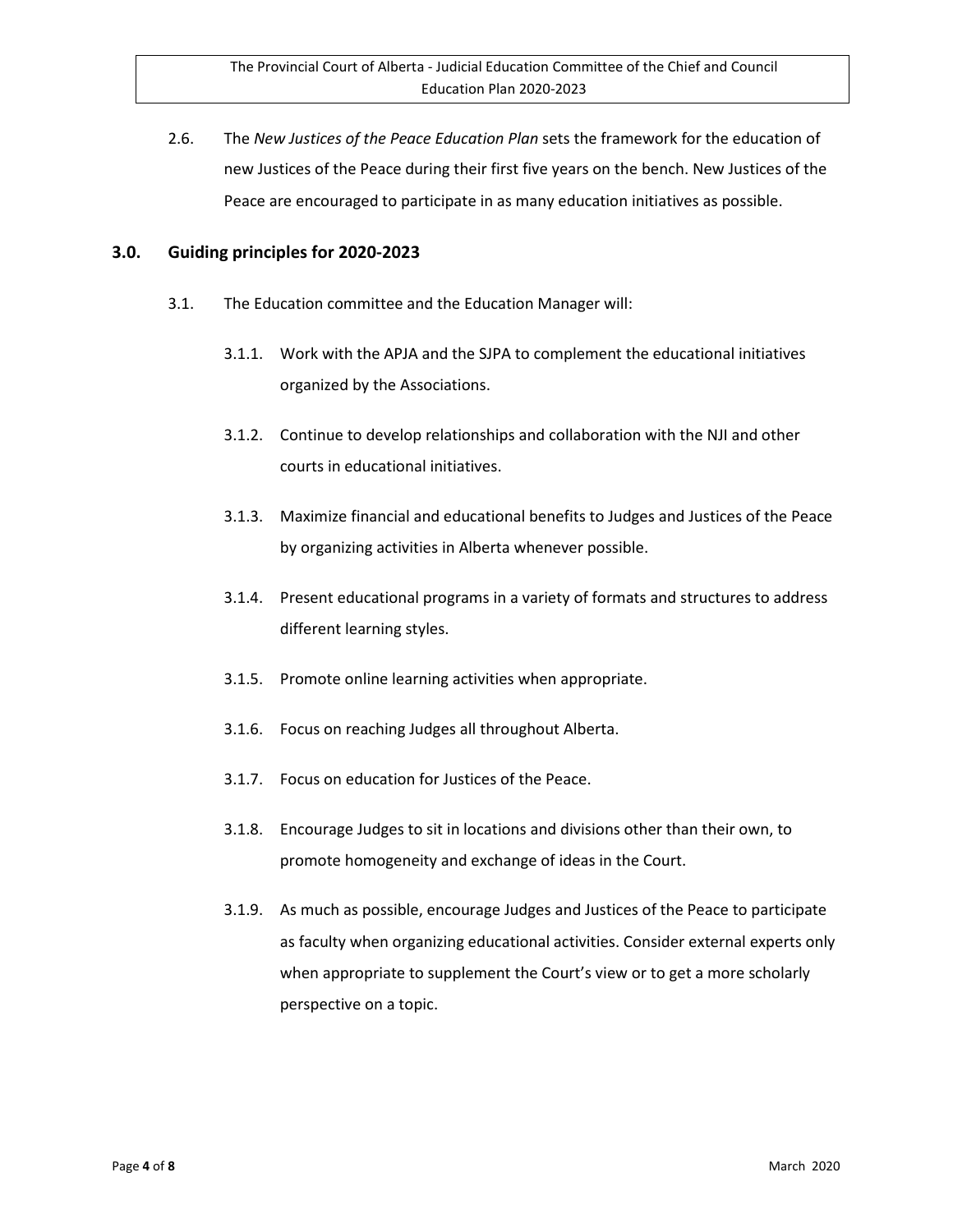### 4.0. **Education Initiatives for 2020-2023**

- 4.1. The Committee will promote education on topics including the following through oneday sessions, lunch and learns or collaboration with other provinces:
	- 4.1.1. Substantive Law
		- 4.1.1.1. Families and children
		- 4.1.1.2. Civil
		- 4.1.1.3. Family violence
		- 4.1.1.4. Criminal law, including conduct of a sexual assault trial

#### 4.1.2. Judicial Skills

- 4.1.2.1. JDR and case management
- 4.1.2.2. Writing judgments
- 4.1.2.3. Oral Judgments

#### 4.1.3. Social Context

- 4.1.3.1. Cultural competence
- 4.1.3.2. Indigenous issues
- 4.1.3.3. Self–represented litigants
- 4.1.3.4. Mental Health
- 4.1.3.5. Addictions

#### 4.1.4. Judicial Development

- 4.1.4.1. Well-being sessions
- 4.1.4.2. Career progression
- 4.1.4.3. Computer skills
- 4.1.4.4. Ethics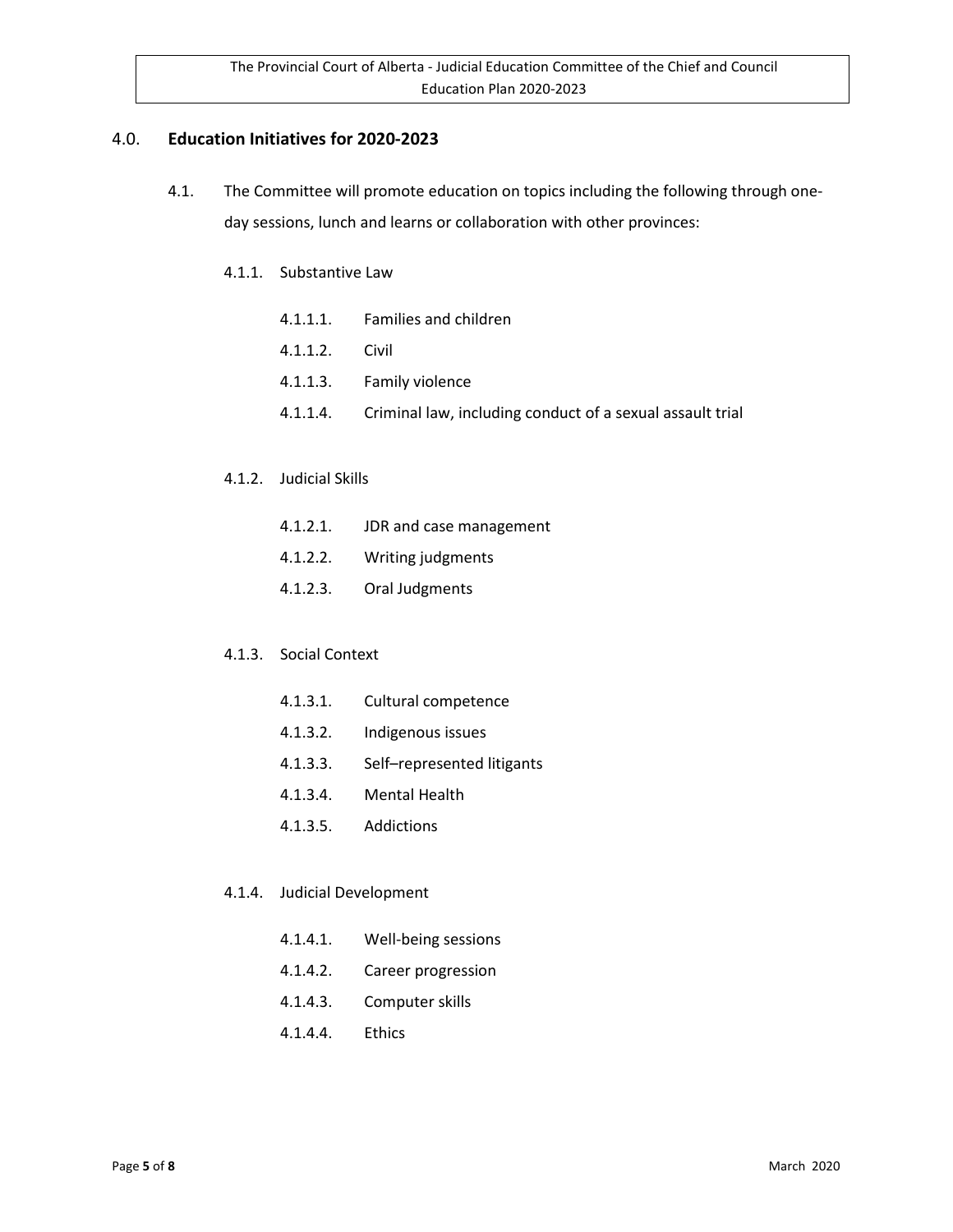- 4.2. The Committee will continue to assist mentors to new Judges and new Justices of the Peace in their role.
- 4.3. The Committee will continue to develop regular programs for new Judges and new Justices of the Peace.
- 4.4. As part of the New Judges Education Plan, the Committee will maintain and evaluate an orientation program for new Judges.
- 4.5. As part of the New Justices of the Peace Education Plan, the Committee will maintain and evaluate an orientation program for new Justices of the Peace.
- 4.6. The Committee will make recommendations and assist the Chief and Council Committee in maintaining the New Administrative Judges Education Plan.
- 4.7. The Judicial Education Manager will continue to work with education chairs and presenters and update documentation on best practices in facilitation.
- 4.8. The Committee will promote the collection, consolidation and update of existing Bench Books. Bench Books are available on the Judicial Education website.

# **5.0. Educational resources available to the Judges and Justices of the Peace**

- 5.1. The following resources support the educational goals of the Judges and Justices of the Peace:
	- 5.1.1. The Judicial Education Manager is the Court's staff resource to promote education and assist Judges and Justices of the Peace in their selection of professional development activities. The Judicial Education Manager assists in the organization, promotion and broadcast of educational events, including the APJA/SJPA conferences, the programs for new Judges and the in-house sessions. He or she explores educational opportunities and alerts the Judges and the Justices of the Peace of new opportunities through email messages and a bimonthly newsletter.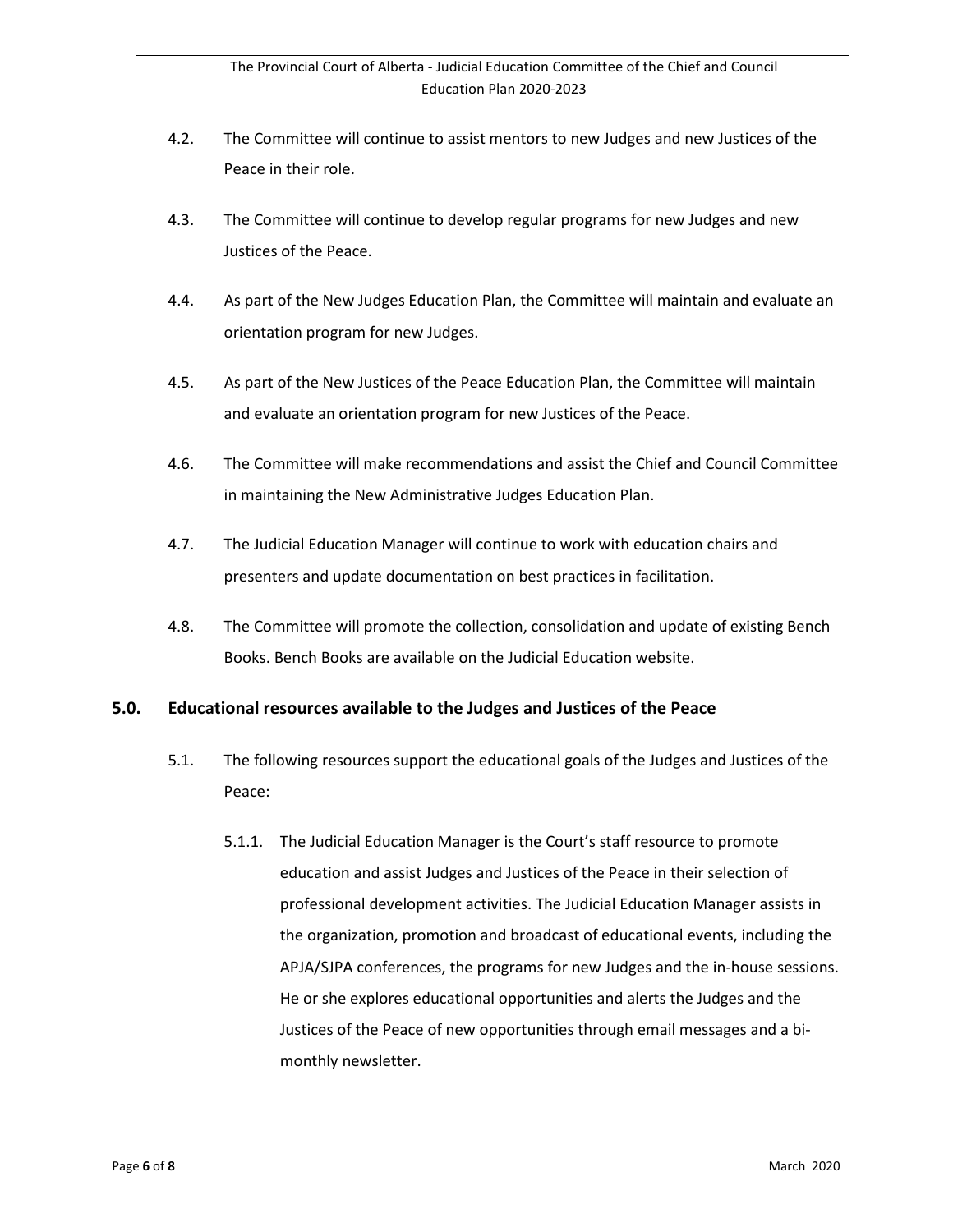- 5.1.2. The Judicial Education Webpage, maintained by the Judicial Education Manager, provides access to educational tools and documentation including:
	- 5.1.2.1. Inventory of Learning Opportunities.
	- 5.1.2.2. In-house bench books and checklists.
	- 5.1.2.3. Case and Legislative summaries.
	- 5.1.2.4. Materials from in-house presentations.
	- 5.1.2.5. Materials from the APJA and SJPA conferences.
- 5.1.3. Bi-monthly "Education Matters" Newsletters, created by the Judicial Education Manager, highlight educational opportunities, news and developments.
- 5.1.4. The library offers database and research training and recommendations of textbook purchases to Judges and Justices of the Peace. In particular, the library:
	- 5.1.4.1. Administers database information and passwords.
	- 5.1.4.2. Distributes annual copies of the Criminal Code and the Rules of Court if ordered. Full time Justices of the Peace can choose to receive Carswell's Alberta Provincial Offences instead of a Criminal Code.
	- 5.1.4.3. Compiles an annual list of recommended books for purchase at the end of the fiscal year.
	- 5.1.4.4. Offers training to Judges and Justices of the Peace in the use of legal databases.
- 5.1.5. Court Technical Services assist Judges and Justices of the Peace in the development of their computer skills.
	- 5.1.5.1. Training in Word, Power Point and other Microsoft software.
	- 5.1.5.2. Help with Dragon, VPN, GroupWise and Filr.
- 5.1.6. The NJI website gives access to:
	- 5.1.6.1. Program materials (collection of presentations and documents from past seminars)